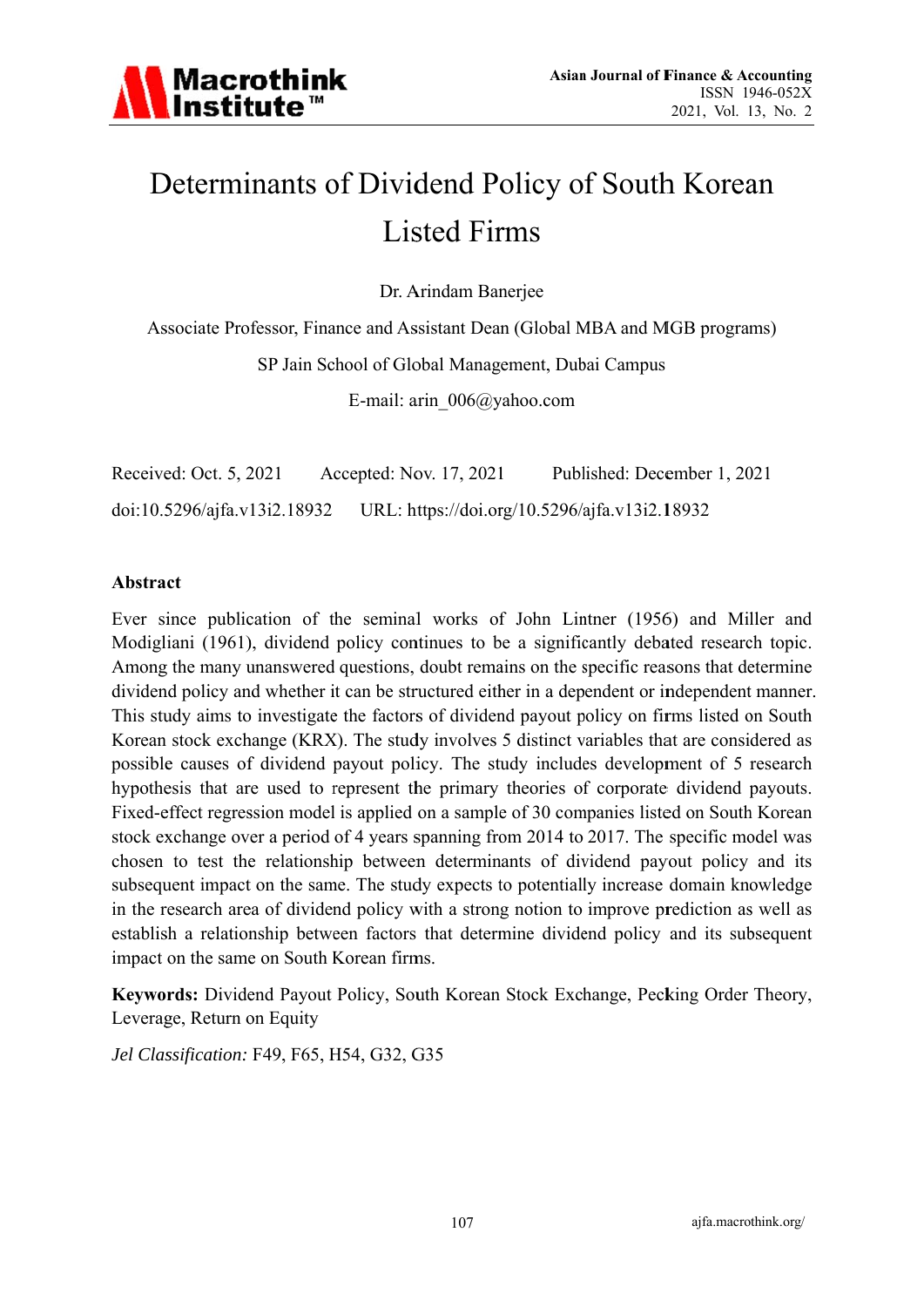

# 1. Introduction

(Baker and Powell, 2000) defined dividends as payments that are made by firms to its shareholders. Further, studies by Seneque (1978), dividends are the share of the profits of a company which are received by the shareholders" In simple terms, dividend is part of a firm's earnings that is distributed to its shareholders. Dividend policy denotes "the practice that firm management follows in making dividend payout decisions or, in other words, the size and pattern of cash distributions to shareholders" (Lease et al., 2000). It is quite well established that shareholders' wealth and a firm's ability to retain its earnings are impacted by dividend decisions. Despite its countless research, dividend as a topic remains to be the focus of multiple debates and difficult to understand owing to its mysterious and puzzling character. Black (1976) postulated that "the harder we look at the dividend picture, the more it seems like a puzzle, with pieces that just do not fit together". Interestingly, the "dividend puzzle" contrasts his earlier research on why firms pay dividends and why stockholders pay attention to dividends? Among all the studies done on the subject, there is still no universal answer to what factors determine dividend policy.

#### 2. Literature review

Owing to the popularity of the topic over the last several decades, several researchers have empirically examined the factors that determines dividend policy and its subsequent impact on firms decision-making process. The outcomes of these studies though vary broadly across geographies and their respective time periods. Lintner (1956) argued that a firm's target is determined by its current earnings and historical dividends. Since then, significant research has been carried out on the topic of dividend payout policy. These several researches has led to establishment of further areas of research that included tax clientele theory, signaling effect theory, firms' life-cycle theory and agency theory that attempted to explain how companies determined their dividend payouts. Gordon (1959) found that ordinary shareholders prefer immediate profits over future profits. An increase in dividend payments posits good sign for company, thus increasing its goodwill and its reputation (Al-Hasan, Asaduzzaman, & Karim, 2013). Tsoukalas and Sil (1999) found evidence to suggest that companies stock prices typically increase as a consequence of increases profit retention and using those proceeds towards reinvestment in future investment avenues. Priya and Nimalathasan (2013) evidenced that dividend payout had a significant impact on the various parameters of a firm's performance except for return-on-equity (ROE) and return-on-investment (ROI).

### 2.1 Country experiences

Research by Deehani and Talla (2003) investigated the primary factors that determined dividend policy of Kuwaiti firms with specific focus towards existing dividend rates and changes in earnings, their studies suggested that those firms preferred random fractional dividend adjustments in place of predetermined payout ratios and the surpluses post financing its positive net present value projects. Further studies by Awad, B. (2015) found that the various determinants of dividend policy in firms listed in Kuwait stock exchange had direct dependence on factors such as leverage, risk level and firm size. According to Echchabi et.al. (2016) only net cash flow and market to book value have substantial impact on the dividend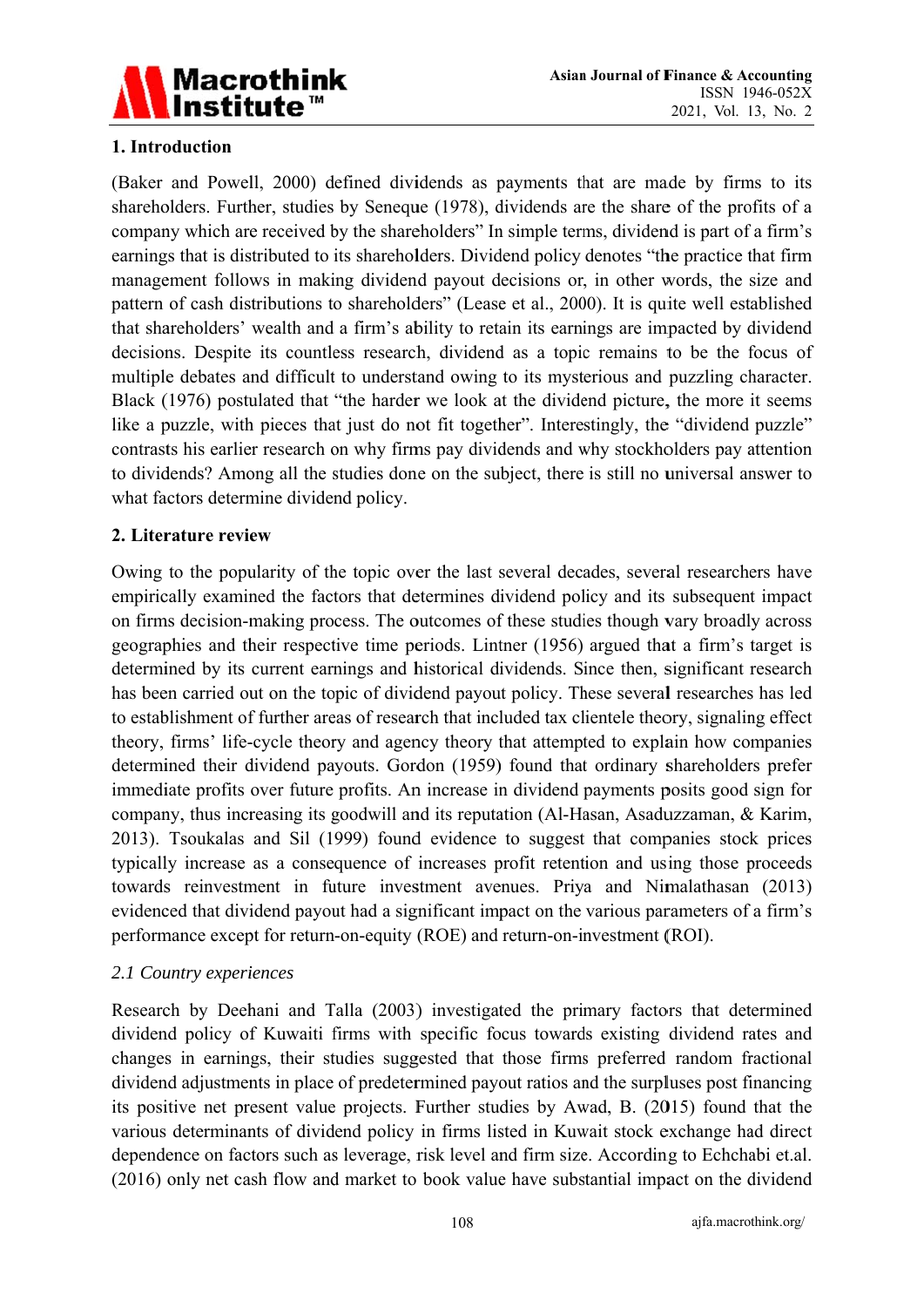# Macrothink<br>Institute™

payout and external factors do not substantially influence disbursement of dividends amongst the Tunisian registered businesses Trang (2012) established that the determinants of dividend policy is directly related on profitability and inversely related on business risk. According to Benavides et.al (2016), determination of dividend payout ratio is clearly linked to profitability, governance pointers, similarly it is negatively linked with historical indebtedness and investment opportunities. In a developed and emerging stock market such as Nepal, there are many crucial determinants of dividend policy such as profitability, size and liquidity. Adhikari (2015). From studies conducted in Indonesian capital market, it is evident that shareholders perceive the rise in surplus payments by a firm as an indicator of positive forecast for money flow and signaling theory that effects price of shares, Werner (2010). Studies of dividend policy of firms in Kenya suggest been impacted by transaction fees, various leverage ratios, firm size, firm's revenue reinvestment and market-to-book ratios. King'wara (2015). Okoro et.al (2018) concluded that in Nigeria, dividend payout of businesses registered in the Nigerian Stock Exchange are dependent upon firm's market value and prior year's historical dividend. Dividend policy in the MENA region is determined by corporate governance, expense of arranging debt, and is evident there is a positive connection between dividend plan and business governance and negative connection between the condition of business governance and price of arranging debt. Imad. (2015). Evidences from African countries suggest that firms are more likely to pay dividends if GDP per capita is not high, similarly dividend disbursement have a substantial positive association with cost-effectiveness, investments prospects, size of organization and negative association with financial leverage, fraud, gross domestic product per capita. Adusei (2016). Evidences from GCC Market reveals that dividend policy is influenced by investment decision, organizations needs higher capital expenditure which have a constant growth rate and fix lower dividend disbursement. Liquidity is a significant factor of dividend disbursement strategy. Kumar (2014). Evidences from Saudi Arabia reveals that the Saudi registered non-financial organizations depend on current earnings per share and previous dividend per share of the organization to fix their dividend disbursements. Khadhiri (2013). Studies specific to the United States points towards factors such as sales growth, earnings margin, tax effect and debt-to-equity ratio impacting dividend payout ratios. Similarly, when it comes to service companies, dividend payout ratio focuses towards sales growth, profit margin and debt-to-equity ratio. Similar studies done for production companies suggests factors such as market-to-book ratio and earnings margin as prominent factors impacting dividend policy decisions. Gill et.al (2010). Studies done for Australian multi-national and domestic corporations reveals that factors such as profitability, diversification, firms specific hazard, length, financial slack and collateral value of property are some of the major factors that explains the distinctions in cash dividend payout ratios. Akhtar (2017). Study conducted on the determinants of dividend payout ratios in Ghana revealed that profitability, the square of profitability, board length, board independence, leverage, and audit kind are critical determinants of dividend payout. Nuhu, (2014). The factors impacting a Swedish firm's dividend policies are length, liquidity and investment possibilities. Whereas profitability and leverage of a company can't explain dividend changes in Sweden. Larger firms, extra liquid firms and companies with greater investment possibilities have better dividend bills.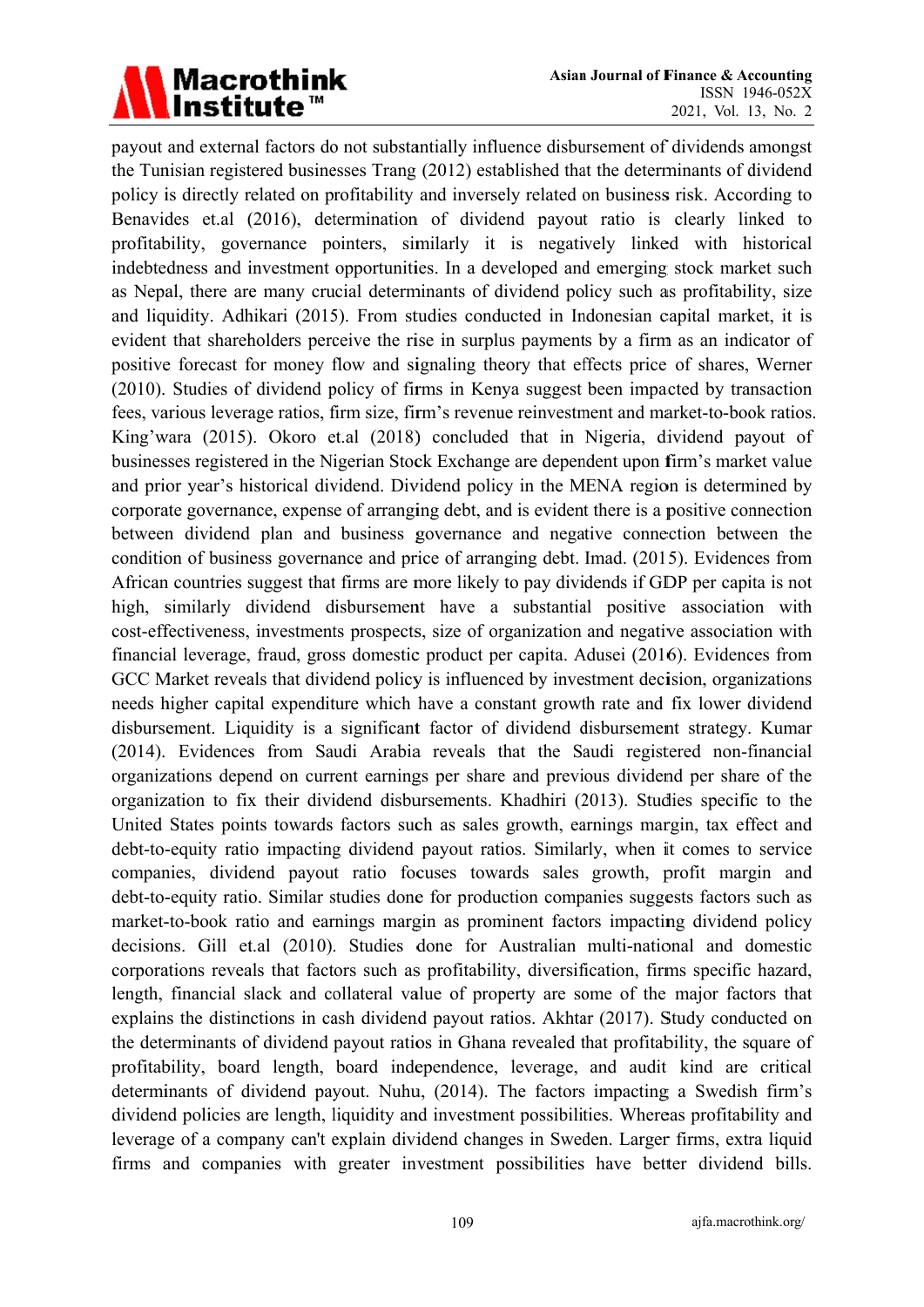

Ringborg, (2016). Studies on Indian companies suggest that dividend payout ratio differs across sectors but primarily relate to existence of increased free cash flow, with larger, mature and more profitable firms paying more dividends in contrast to firms with more debt and better investment opportunities paying less dividends. Das et.al. (2015). A study done on the non-financial firms listed on the Nairobi Securities Exchange reveals that dividend pay-out of non-financial firms depend upon profitability, growth, current earnings, and liquidity. Additionally, return on equity, current earnings and firms 'growth activities institute a positive association to dividend disbursements. Musiega et.al (2013). Studies conducted in the Turkish market established that factors such as profitability, firm size, net income, retained earnings and level of debt as the primary factors of dividend payout. Fredynandy. (2017). Evidences from select UAE companies shows that several of the known determinants of dividend policy in developed markets are not relevant to the UAE companies. Size of the organization is the most significant factor in the dividend disbursement of UAE firms, Mehta (2019). Studies over a sample of Jordanian companies pointed out that a certain percentage of stocks owned by firm's senior officials or directors and state possession significantly impact the volume of dividend payment and its subsequence disbursement. The study further reveals that Jordanian firm's decisions in paying dividend are mostly influenced by the firm's profitability, age and size, Malkawi (2009). Rehman (2012) established a positive relationship between current ratio, debt-to-equity ratio, profitability and corporate tax and its subsequent impact on dividend payout ratio and at the same time established a negative relationship between market-to-book fee and operating cash flow per share. The vast bases for dividend pay-out ratio are profitability, debt equity ratio and market to book value ratios in Pakistan.

A Study done on listed private commercial banks listed on Dhaka Stock Exchange Limited showed that dividend payout ratio has a positive and significant relation with liquidity, organization growth, prior year's dividends and a negative relation with leverage and profitability. The dividend payments were not simply influenced by the size of the firm, risk of the firm and ownership structure. Hence, Leverage, liquidity, company growth, preceding year's dividends, and profitability were the key determinants of dividend payout of the indexed non-public commercial banks in Bangladesh. Hosain (2016). Studies conducted amongst Malaysian firms advocates that growth opportunities, size, profitability, business risk, free cash flow and market-to-book value have positive relation with dividend payout ratio and thus a positive correlation between dividend payout ratios and factors such as return-on-assets, earnings per share, return-on-equity, free cash flow, market capitalization and market-to-book value (Ayman, 2015).

### 3. Methodology

This study uses secondary data sources for all further empirical research. The data is gathered from financial reports that are published in the respective company websites as well as Reuters. The date used is for 4 years' period spanning from 2014 to 2017. The methodology applied for the study is multiple regression analysis.

### 4. Hypothesis and Models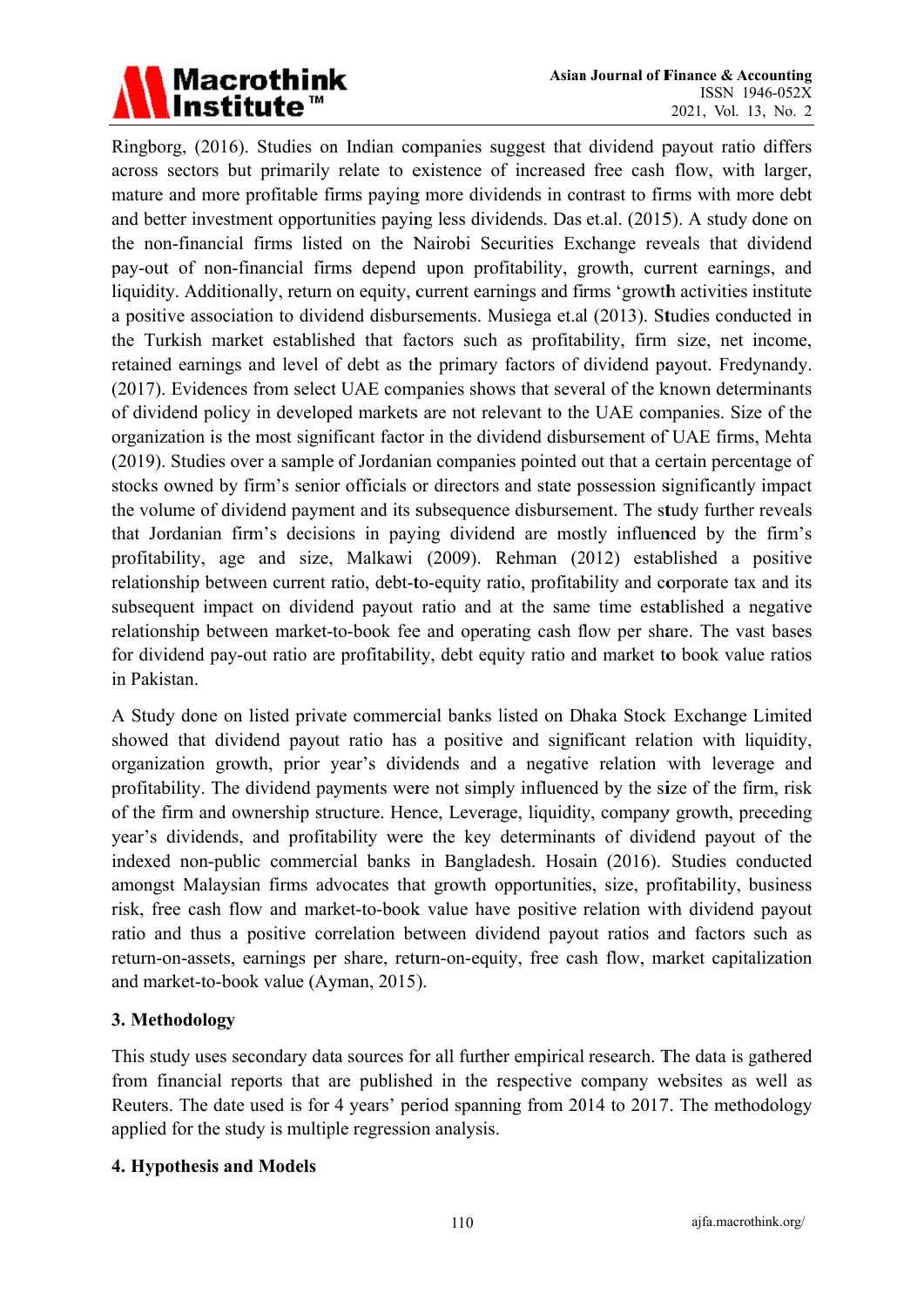

The primary aim of the paper is to find the determinants of dividend policy. For this research, five independent factors were chosen namely liquidity, investments, return on equity, leverage, firm size. These factors were tested to check their relation to dividend payout ratio and whether any relationship existed between them.

# 4.1 Hypothesis was written based on study questions as follows

 $H_a$ 1: Kanwal & Kapoor (2008), Ahmed & Javid (2009) stated that liquidity is one of the important factors affecting dividend policy. Research conducted by Ho (2003) points out towards the fact that firms with more accessibility towards cash has a greater potential to pay increased dividends as compared to firms with insufficient cash. Additional studies by Jensen (1986) argued that as evidenced by the agency theory of cash flow of firms that have higher cash flows potentially pays more dividends. Based on these above researches and the subsequent empirical evidences this study postulates the first hypothesis stating a positive relationship between companies' liquidity, measured in terms of current ratio and dividend policy.

 $H_a$ 2: According to Myers and Majluf's, 1994 pecking order hypothesis firms generally intend to finance its new investment opportunities using internal source of finance as a preferred means followed by available external sources if needed. Among the external sources, debt finance is considered as first priority followed by equity finance, this theory further goes on to suggest that high-growth firms typically require heavy investments and thus tend to retain more of their profits as compared to following high payout policy. Based on this empirical evidence, the pecking order hypothesis points towards a negative relationship between available investment opportunities and dividend payout ratio.

 $H_a$ 3: Studies by Litzenberger & Ramaswamy (1979, 1982), Bajaj & Vijhs (1990), Morgan & Thomas (1998) points towards a positive correlation between stock returns and dividend policy. McManus, Gwilym & Thomas (2004) further reinforced this finding. Studies by Lamont (1998) evidence a positive correlation between stock returns and dividend payout ratio. Based on these empirical evidences this specific study hypothesizes an existence of a positive relationship between dividend policy and the firms return on equity measured in terms of net profit after tax to total equity.

 $H_a$ 4: A firm's dividend policy is negatively impacted by its existing level of financial leverage, Crutchley & Hansen (1989). Jensen et al., (1992), Agrawal & Jayaraman (1994), Faccio & Lang (2002) Al Malkawi (2007). Also, Studies by Al Kuwari (2009) found existence of leverage ratio as statistically significant but negatively associated with negative dividend payout ratio. Considering these empirical evidences this study develops a hypothesis with an assumption of a relationship between dividend policy and firm's financial leverage measured in terms of total liabilities to total equity.

 $H_a$ 5: The establishment of a positive relationship between dividend policy and firm size has been evidenced by several researchers. Fama and French (2002), Al Kuwari (2009), Al Malkawi (2008), and Manos (2001) established a positive relationship between firm size and dividend policy. Jensen, Solberg and Zorn, (1992), Fama and French (2001) found that large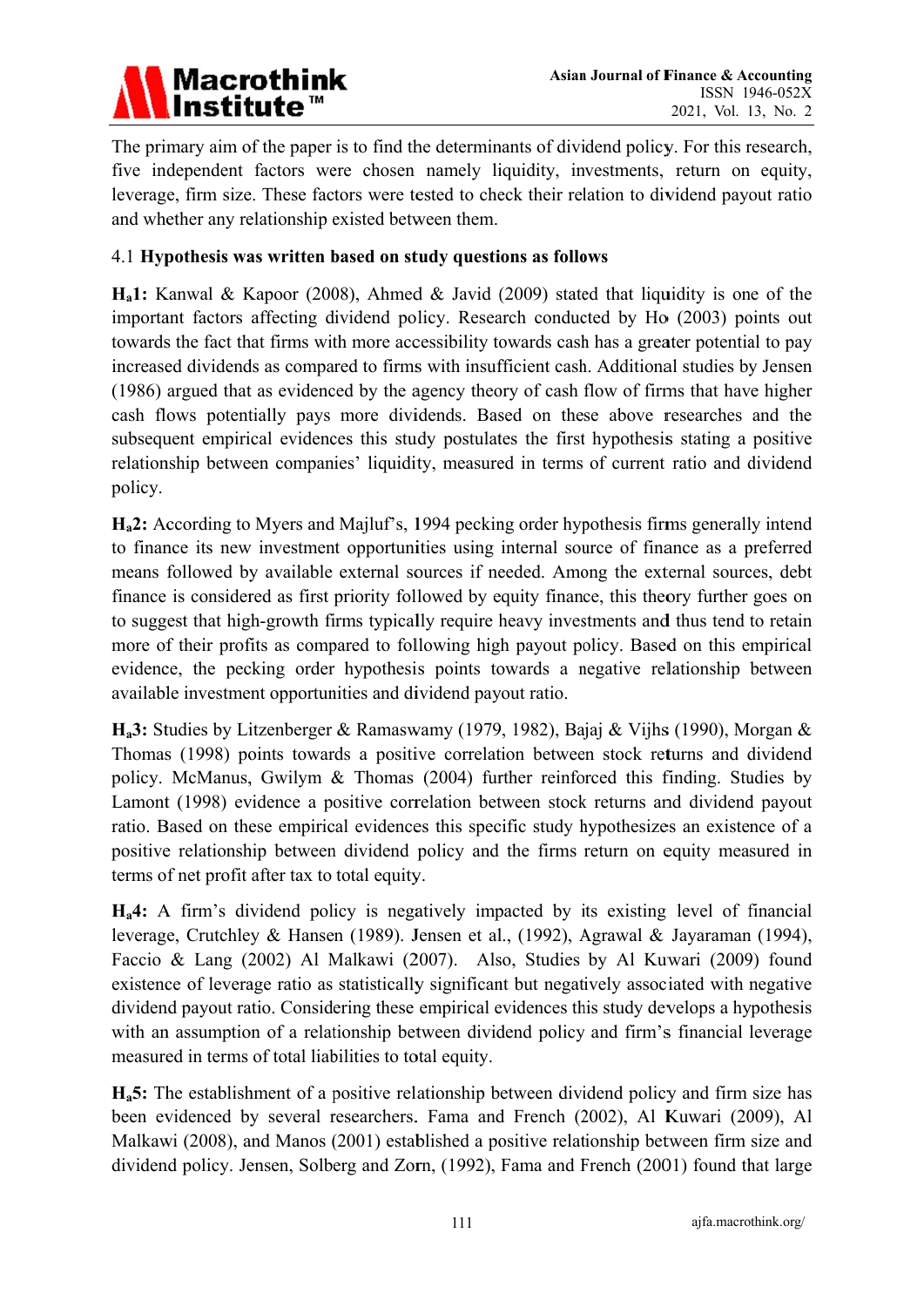

firms distribute a higher amount of their net profits as cash dividends than small firms. Contrasting studies by Amidu and Abor (2006) and Ahmed and Javid (2008) found a negative relationship between the said variables that implied larger sized firms paying lesser dividend. Based on these above contrasting studies, this specific study hypothesizes a positive relationship between the firm's dividend policy and its size measured in terms of natural logarithm of total assets.

# $DIV = \alpha_i + b_1LIQ + b_2INV + b_3ROE + b_4LEV + b_5SIZE + \epsilon i$

#### Where:

 $DIV = dividend$  payout ratio is dependent variable: the amount of earnings paid out as dividends. measured by dividing dividends per share by earnings per share.

 $\alpha$ = Intercept

- $LIQ=$  current ratio (current assets/current liabilities) 1.
- 2. INV= market to book ratio (market value of equity/book value of equity)
- 3.  $ROE = return on equity (NPATH/total equity)$
- 4. LEV = leverage (total liabilities/total equity)
- 5. SIZE= natural logarithm of total assets and

 $\epsilon i$  = error term.

#### 5. Findings

5.1 Empirical Study

In the following section of the study, data collected from firms listed on the Korean stock exchange was taken run through SPSS program to test the model of the study and verify the study hypothesis.

#### 5.2 Descriptive Statistic

Table 1 presents the descriptive statistics of the variables used in the analysis. The mean of DIV shows that averagely firm pays out of  $34.4\%$  (standard deviation = 1.999) of its earnings in dividends as a whole for four years. Among the independent variables, LEV has the highest standard deviation  $(1.533)$  where the data are spread around the mean  $(1.021)$ . The ROE has obtained the lowest standard deviation (0.096) where its data are bunched up closely to its mean  $(0.064)$ .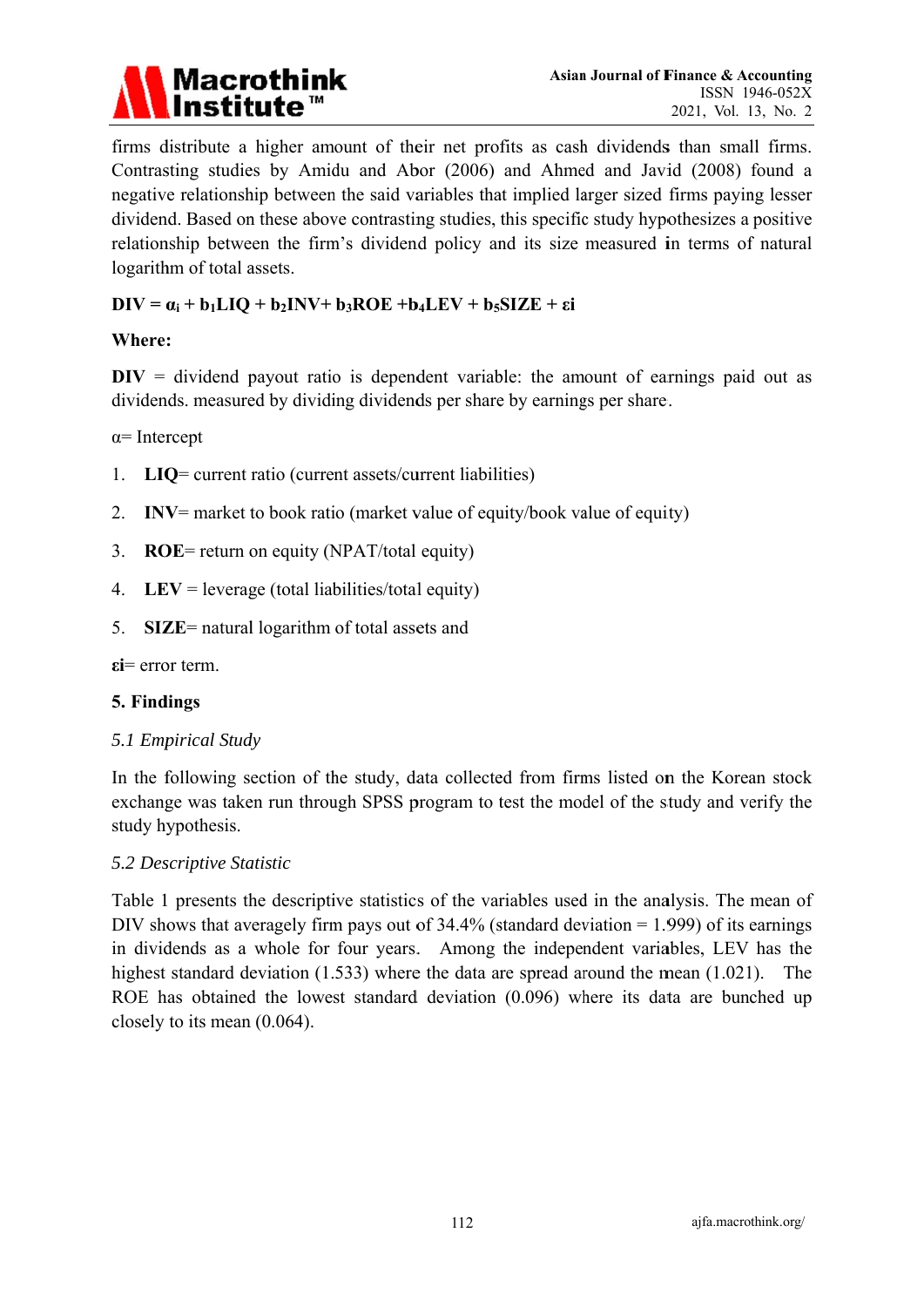

# Table 1.

| <b>Variable</b> | Mean   | <b>Median</b> | <b>Std. Deviation</b> | <b>Variance</b> | Minimum   | Maximum |
|-----------------|--------|---------------|-----------------------|-----------------|-----------|---------|
| <b>DIV</b>      | 0.345  | 0.206         | 1.999                 | 3.995           | $-10.420$ | 17.395  |
| LIQ             | 2.160  | 1.616         | 1.435                 | 2.058           | 0.505     | 9.072   |
| <b>INV</b>      | 0.059  | 0.003         | 0.201                 | 0.040           | 0.000     | 1.188   |
| <b>ROE</b>      | 0.064  | 0.063         | 0.096                 | 0.009           | $-0.717$  | 0.425   |
| <b>LEV</b>      | 1.021  | 0.737         | 1.533                 | 2.352           | 0.107     | 18.454  |
| <b>SIZE</b>     | 12.729 | 12.472        | 1.226                 | 1.503           | 10.624    | 16.411  |

Table 2 presents the pairwise correlation coefficient of all the variables used in the study

#### Table 2.

|                             | <b>Dividend</b><br>payout<br>ratio | current<br>ratio | Inventory<br>ratio | <b>ROE</b>   | Leverage | Size of the firm |  |
|-----------------------------|------------------------------------|------------------|--------------------|--------------|----------|------------------|--|
| <b>Dividend</b><br>payout 1 |                                    |                  |                    |              |          |                  |  |
| ratio                       |                                    |                  |                    |              |          |                  |  |
| LIQ                         | 0.014                              | 1                |                    |              |          |                  |  |
| <b>INV</b>                  | $-0.028$                           | $-0.133$         | $\mathbf 1$        |              |          |                  |  |
| <b>ROE</b>                  | 0.007                              | 0.128            | 0.080              | $\mathbf{1}$ |          |                  |  |
| Leverage                    | 0.015                              | $-0.348$         | $-0.001$           | $-0.538$     | 1        |                  |  |
| Size of the firm            | $-0.018$                           | $-0.072$         | $-0.182$           | 0.075        | 0.047    | $\mathbf 1$      |  |
| <b>Multiple Regressions</b> |                                    |                  |                    |              |          |                  |  |
| <b>ANOVA</b>                |                                    |                  |                    |              |          |                  |  |

|                   | df  | SS                              | MS. | $\vdash$ | Significance F |
|-------------------|-----|---------------------------------|-----|----------|----------------|
|                   |     |                                 |     |          |                |
| <b>Regression</b> | -5  | 1.872864245  0.374573  0.091615 |     |          | 0.993479807    |
| <b>Residual</b>   | 194 | 793.1809088 4.088561            |     |          |                |
| Total             | 199 | 795.053773                      |     |          |                |

Table 3 presents the regression results of the study. The results in Table 3 indicate that the value of the R- squared and adjusted R-squared are 0.002 and -0.023 respectively.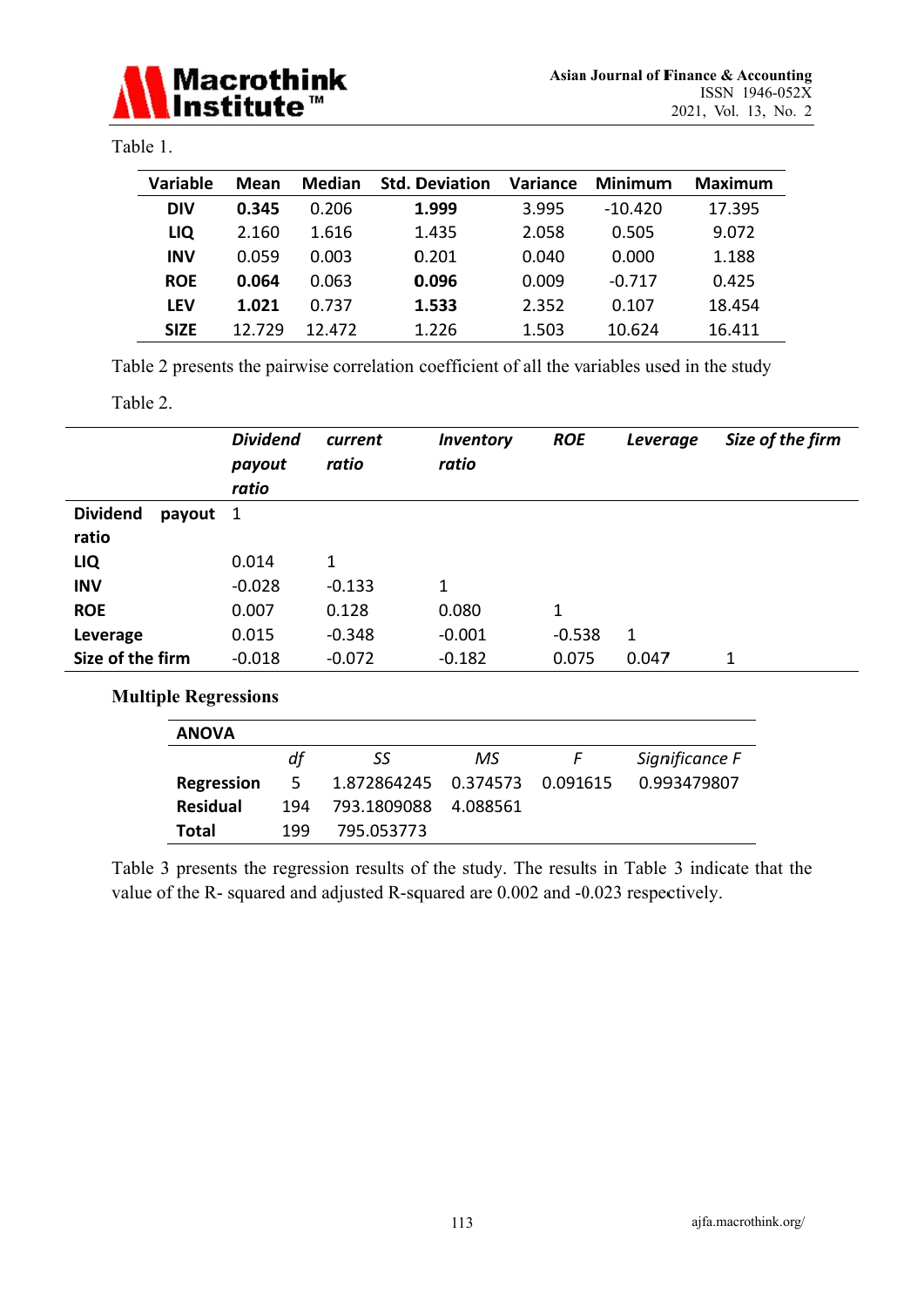

| anie |
|------|
|------|

|             | <b>Coefficients</b> | Standard     | t Stat   | P-value | Lower 95% | <b>Upper</b> | Lower 95.0% | <b>Upper</b> |
|-------------|---------------------|--------------|----------|---------|-----------|--------------|-------------|--------------|
|             |                     | <b>Error</b> |          |         |           | 95%          |             | 95.0%        |
| Intercept   | 0.770               | 1.583        | 0.487    | 0.627   | $-2.352$  | 3.893        | $-2.352$    | 3.893        |
| LIQ         | 0.024               | 0.108        | 0.221    | 0.825   | $-0.189$  | 0.237        | $-0.189$    | 0.237        |
| <b>INV</b>  | $-0.325$            | 0.739        | $-0.440$ | 0.661   | $-1.783$  | 1.133        | $-1.783$    | 1.133        |
| <b>ROE</b>  | 0.608               | 1.806        | 0.337    | 0.737   | $-2.954$  | 4.171        | $-2.954$    | 4.171        |
| Leverage    | 0.049               | 0.118        | 0.414    | 0.680   | $-0.184$  | 0.282        | $-0.184$    | 0.282        |
| Size of the | $-0.043$            | 0.121        | $-0.356$ | 0.722   | $-0.281$  | 0.195        | $-0.281$    | 0.195        |
| firm        |                     |              |          |         |           |              |             |              |

| <b>Regression Statistics</b>   |          |  |  |  |  |
|--------------------------------|----------|--|--|--|--|
| <b>Multiple R</b><br>0.049     |          |  |  |  |  |
| <b>R</b> Square                | 0.002    |  |  |  |  |
| <b>Adjusted R Square</b>       | $-0.023$ |  |  |  |  |
| <b>Standard Error</b><br>2.022 |          |  |  |  |  |
| <b>Observations</b><br>200     |          |  |  |  |  |

The results in Table 3 show that LIQ, INV, ROE, LEV and SIZE have an insignificant relationship with a dividend payout.

### **6. Conclusion**

The objective of this paper was to examine the factors that influence the dividend policy of South Korea listed firms. As suggested by the results, the dividend decisions of the firm do not depend significantly on liquidity, investment opportunity, return on equity, leverage and firm size. All the firms were chosen were listed on the South Korea stock exchange, hence the inferences from this paper are limited and there are possible chances for additional findings in upcoming studies. In the future, more sample companies spanning increased duration may be gathered. A broader research may be done considering factors of dividend policy by aiming on the specific sector/industry.

### **References**

Agrawal, A., & Jayaraman, N. (1994). The Dividend Policies of all-Equity Firms: A Direct Test of the Free Cash Flow Theory. Managerial and Decision Economics, 15, 139-148. http://dx.doi.org/10.1002/mde.4090150206

Ahmed, H., & Javid, A. Y. (2008). Dynamics and Determinants of Dividend Policy in Pakistan: Evidence from Karachi Stock Exchange. MPRA Paper no. 37342, University of Munich. 405X(02)00146-0

Ahmed, H., & Javid, A. (2009). Dynamics and determinants of dividend policy in Pakistan: Evidence from Karachi stock exchange non-financial listed firms. International Research Journal of Finance and Economics, 29, 110-125.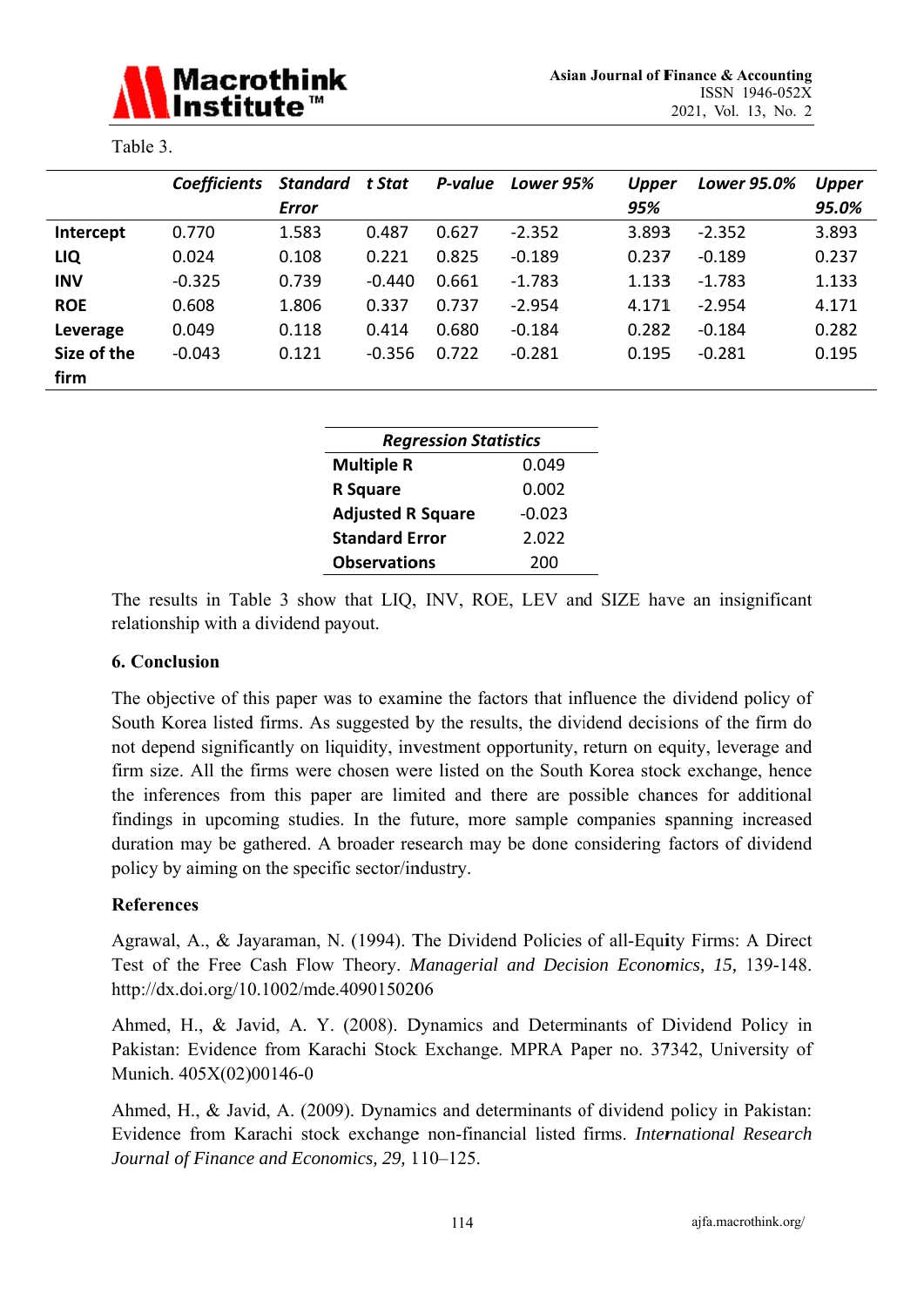

Akhtar, Shumi. (2017). Dividend policies across multinational and domestic corporations – international study. Accounting and Finance, 57, 319-349. an https://doi.org/10.1111/acfi.12135

Al-Deehani, Talla. (2003). Determinants of Dividend Policy: The Case of Kuwait. Journal of Economic and Administrative Sciences. 19. 59-76. https://doi.org/10.1108/10264116200300006

Al-Hasan, M. A., Asaduzzaman, M., & Karim, R. A. (2013). The effect of dividend policy on share price: An evaluative study. IOSR Journal of Economics and Finance, 1(4), 6-66. https://doi.org/10.9790/5933-0140611

Al-Kuwari, D. (2009). Determinants of the Dividend Policy in Emerging Stock Exchanges: The Case of GCC Countries. Global Economy and Finance Journal, 2(2), 38-63.

Al-Malkawi, H. A. N. (2007). Determinants of Corporate Dividend Policy in Jordan: An Application of the Tobit Model. Journal of Economic and Administrative Sciences, 23(2), 44-70. http://dx.doi.org/10.1108/10264116200700007

Al-Malkawi, H. A. N. (2008). Factors Influencing Corporate Dividend Decision: Evidence from Jordanian Panel Data. International Journal of Business and Management. 13(2). 178-195.

Al-Malkawi, Husam-Aldin. (2009). Determinants of Corporate Dividend Policy in Jordan: An Application of the Tobit Model. Journal of Economic and Administrative Sciences, 23.

Alzomaia, T.S. & Al-Khadhiri, A. (2013). Determination of dividend policy: The evidence from Saudi Arabia. International Journal of Business and Social Science, 4(1), 181-192.

Amidu, M., & Abor, J. (2006). Determinants of Dividend Payout Ratios in Ghana. The Journal of Risk Finance, 7(2), 136-145. https://doi.org/10.1108/15265940610648580

Awad, B. 2015. Determinants of Dividend Policy in Kuwait Stock Exchange. International Journal of Business and Management Review, 3(7), 72-78.

Baker, H. and Powell, G. (2000). Determinants of Corporate Dividend Policy: A survey of NYSE Firms. financial practice and education, 10(29), 1082-0698.

Black, F. (1976). The Dividends Puzzle. Journal of Portfolio Management, 2, 5-8. https://doi.org/10.3905/jpm.1976.408558

Crutchley, C. E., & Hansen, R. S. (1989). A Test of the Agency Theory of Managerial Ownership, Corporate Leverage, and Corporate Dividends. Financial Management, 18(4), 36-46. http://dx.doi.org/10.2307/3665795

Dai, J. Ringborg, F. (2016). Determinants of Dividend Policy in Sweden. http://lup.lub.lu.se/student-papers/record/8892231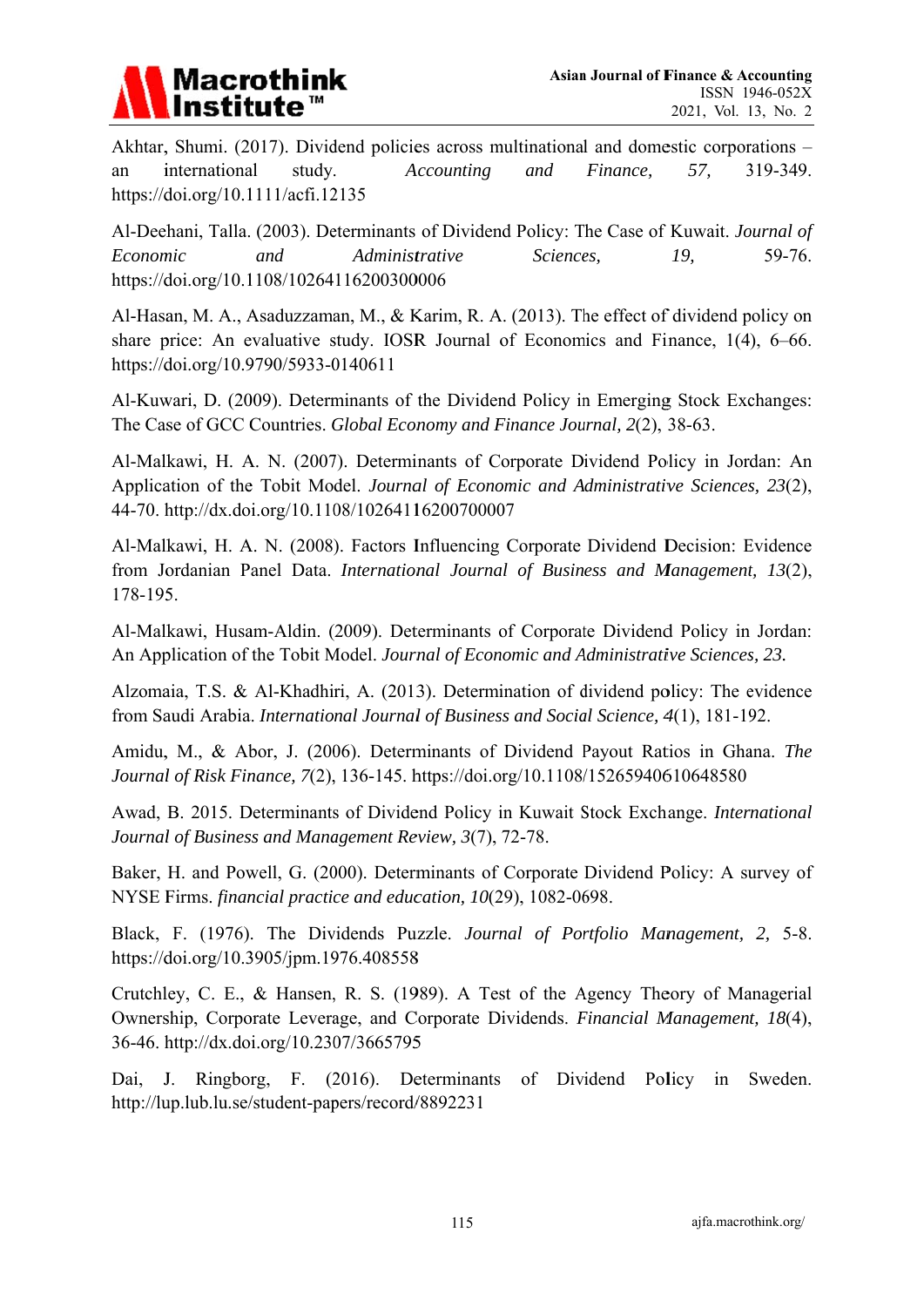# **Macrothink**

Echchabi, Abdelghani & Azouzi, Dhekra. (2016). Determinants of Dividend Payout Ratios in Tunisia: Insights in Light of the Jasmine Revolution. Journal of Accounting, Finance and Auditing Studies, 2, 1-13.

Faccio, M., & Lang, L. H. P. (2002). The Ultimate Ownership of Western European Corporations. Journal  $\overline{of}$ Financial Economics,  $65(3)$ , 365-395. https://doi.org/10.1016/S0304-405X(02)00146-0

Fama, E. F., & French, K. R. (2002). Testing Trade-Off and Pecking Order Predictions about Dividends and Debt. Review Financial Studies,  $\sigma f$  $15(1),$  $1 - 33.$ http://dx.doi.org/10.1093/rfs/15.1.1

Farooq, Omar & Jabbouri, Imad. (2015). Cost of Debt and Dividend Policy: Evidence from the MENA Region. Journal of Applied Business Research,  $31.$ 1637-1644. https://doi.org/10.19030/jabr.v31i5.9379

Gill, Amariit & Biger, Nahum & Tibrewala, Raiendra. (2010). Determinants of Dividend Payout Ratios: Evidence from United States. The Open Business Journal, 3, 8-14. https://doi.org/10.2174/1874915101003010008

Gordon, M. J. (1959). Dividends, earnings, and stock price. Review of Economics and Statistics, 41(2), 99-105. Ho, H. (2003). Dividend policies in Australia and Japan. **International** Advances  $in$ Economic Research,  $9(2)$ ,  $91 - 100.$ https://doi.org/10.1007/BF02295710

Hosain, Z. M. (2016). Determinants of the Dividend Payout Policy: A Study on Listed Private Commercial Banks of Dhaka Stock Exchange Limited in Bangladesh. IOSR Journal of Economics and Finance (IOSR-JEF). E-ISSN: 2321-5933, p-ISSN: 2321-5925. 7(5). Ver. IV (Sep. - Oct. 2016), PP 01-10

Issa, Ayman. (2015) The Determinants of Dividend Policy: Evidence from Malaysian Firms. Research Journal of Finance and Accounting.

Jensen, G. R., Solberg, D. P., & Zorn, T. S. (1992). Simultaneous Determination of Insider Ownership, Debt, and Dividend Policies. The Journal of Financial and Quantitative Analysis, 27(2), 247-263. http://dx.doi.org/10.2307/2331370

Jensen, G. R., Solberg, D. P., & Zorn, T. S. (1992). Simultaneous Determination of Insider Ownership, Debt, and Dividend Policies. The Journal of Financial and Quantitative Analysis, 27(2), 247-263. http://dx.doi.org/10.2307/2331370

Julian Benavides, Luis Berggrun, Hector Perafan. (2016). Dividend payout policies: Evidence from Latin America. Finance Research Letters, 17, 197-210, ISSN 1544-6123, https://doi.org/10.1016/j.frl.2016.03.012

Kanwal, A., & Kapoor, S. (2008). Determinants of dividend payout ratios: a study of Indian information technology sector. International Research Journal of Finance and Economics, 15,  $63 - 71.$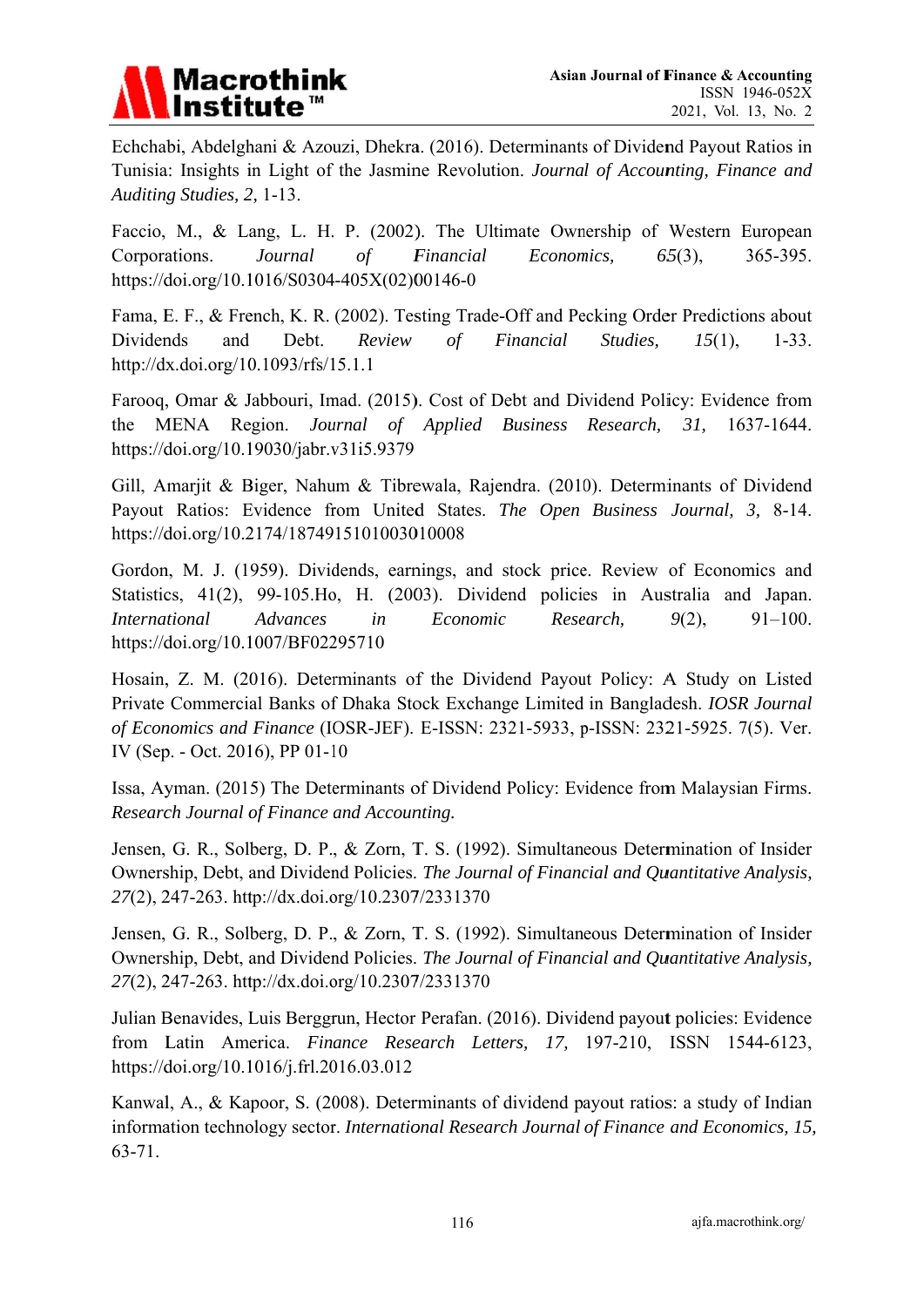

King'wara, R. (2015). Determinants of Dividend Payout Ratios in Kenya. Research of Finance and Accounting,  $6(1)$ , 48-50.

Kisava, Zakayo & M John, Fredynandy. (2017). Determinants of Dividends Payout and Policy Used in Emerging Economies: Evidence from Turkey. Business and Economic Research, 7, 362. https://doi.org/10.5296/ber.v7i2.11921

Kumar, Rajesh & Abdul Waheed, K. (2014). Determinants of Dividend Policy: Evidence from GCC Market. Accounting and Finance Research, 4. https://doi.org/10.5430/afr.v4n1p17

Labhane, B. Nishant & Chandra Das, Ramesh. (2015). Determinants of Dividend Pay-out Ratio: Evidence from Indian Companies. Business and Economic Research, 5, 217. https://doi.org/10.5296/ber.v5i2.8154

Lease R C, Jo h n K, Kalay A, Loewenstein U an d Sarig O H. (2000). Dividend Policy: Its Impact on Firm Value, Boston MA: Harvard Business School Press.

Litzenberger, R., & Ramaswamy, K. (1982). The Effects of Dividends on Common Stock Prices Tax Effects or Information Effects? The Journal of Finance, 37(2), 429-443. https://doi.org/10.2307/2327346

Lintner, J. (1956). Distribution of Income of Corporations Among Dividends, Retained Earning and Taxes. American Economic Review (May 1956), pp. 97-113.

Manos. (2001). Capital Structure and Dividend Policy: Evidence from Emerging Markets. PhD Thesis, University of Birmingham.

McManus, Ian, Gwilym, Owain Ap, & Thomas, Stephen. (2004). The Role of Payout Ratio in the Relationship Between Stock Returns and Dividend Yield. Journal of Business Finance and Accounting, 31(9-10), 1355-1387, https://doi.org/10.1111/j.0306-686X.2004.00577.x

Mehta, Anupam. (2019). An Empirical Analysis of Determinants of Dividend Policy -Evidence from the UAE Companies.

Miller, M. H., & Modigliani, F. (October 1961). Dividend Policy, Growth, and the Valuation of Shares. Journal of Business, 411-433. https://doi.org/10.1086/294442

Morgan, Gareth, & Thomas, Stephen. (1998). Taxes, dividend yields and returns in the UK market. Journal **Banking**  $\mathcal{X}$ Finance.  $22(4)$ , 405-423. equity  $\sigma f$ https://doi.org/10.1016/S0378-4266(98)00002-8

Murhadi, Werner. (2010). Study on Dividend Policy: Antecedent and Its Impact on Share Price. SSRN Electronic Journal. https://doi.org/10.2139/ssrn.1686109

Musiega, M., Alala, OB., Douglas, M., Christopher, MO, & Robert, E. (2013). Determinants of Dividend Payout Policy among Non-Financial Firms on Nairobi Securities Exchange, Kenya. International Journal of Scientific & Technology Research, 2(10), 253-266.

Nabaraj Adhikari, Ph.D. (2015). Determinants of Corporate Dividend Payout in Nepal. NRB Economic Review, Nepal Rastra Bank, Research Department, 27(2), 1-22, October.